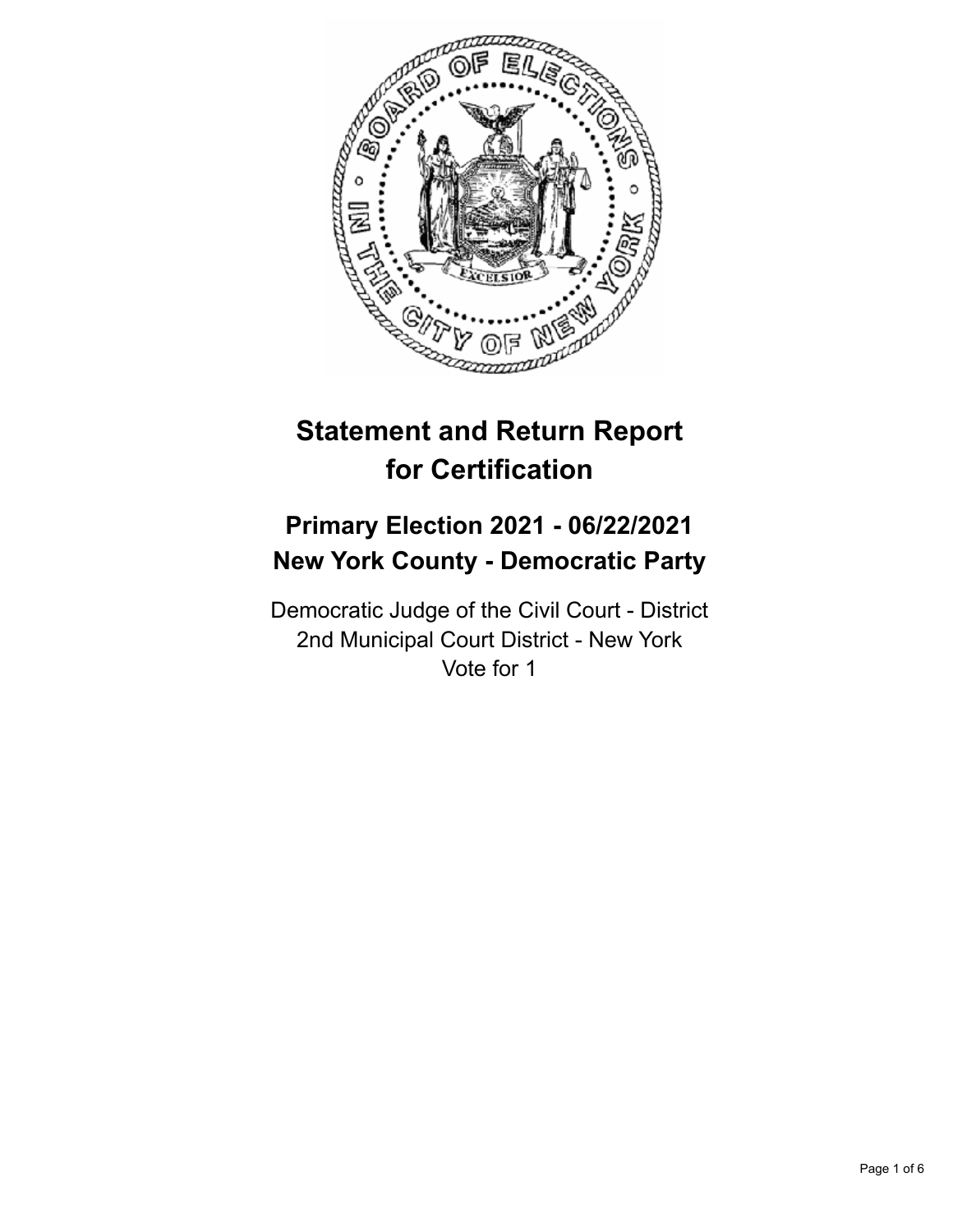

#### **Assembly District 65**

| <b>PUBLIC COUNTER</b>                                    | 9,418        |
|----------------------------------------------------------|--------------|
| <b>MANUALLY COUNTED EMERGENCY</b>                        | 1            |
| <b>ABSENTEE / MILITARY</b>                               | 801          |
| AFFIDAVIT                                                | 99           |
| <b>Total Ballots</b>                                     | 10,319       |
| Less - Inapplicable Federal/Special Presidential Ballots | 0            |
| <b>Total Applicable Ballots</b>                          | 10,319       |
| <b>EDWARD IRIZARRY</b>                                   | 3,378        |
| <b>BETTY LUGO</b>                                        | 4,147        |
| ALIZA FRIEDMAN (WRITE-IN)                                | 1            |
| ANDREW YANG (WRITE-IN)                                   | 1            |
| CHRISTOPHER CHIN (WRITE-IN)                              | 5            |
| DAVID BROWN (WRITE-IN)                                   | 1            |
| ELI NORTHROP (WRITE-IN)                                  | 1            |
| ETHAN ZOMBERG (WRITE-IN)                                 | 1            |
| JOHN G. ROBERTS JR. (WRITE-IN)                           | 1            |
| KANYE WEST (WRITE-IN)                                    | 1            |
| MARIA BROWN (WRITE-IN)                                   | 1            |
| MARVA BROWN (WRITE-IN)                                   | 8            |
| MAX LOCKIE (WRITE-IN)                                    | 1            |
| NATHAN SCHWARTZBERG (WRITE-IN)                           | 1            |
| NOEL PURRELL (WRITE-IN)                                  | $\mathbf{1}$ |
| PAPERBOY LOVE PRINCE (WRITE-IN)                          | 1            |
| PEDRO CARDI (WRITE-IN)                                   | 1            |
| POPPY MEDOWS (WRITE-IN)                                  | 1            |
| RICK SEGAL (WRITE-IN)                                    | 1            |
| SAM WILKENFELD (WRITE-IN)                                | 1            |
| SAM ZIMMERMAN (WRITE-IN)                                 | 1            |
| SHELDON SILVER (WRITE-IN)                                | 1            |
| SOPHIE TAENBER ARP (WRITE-IN)                            | 1            |
| TIPIMA PAN (WRITE-IN)                                    | 1            |
| UNATTRIBUTABLE WRITE-IN (WRITE-IN)                       | 17           |
| UNCOUNTED WRITE-IN PER STATUTE (WRITE-IN)                | 1            |
| <b>Total Votes</b>                                       | 7,576        |
| Unrecorded                                               | 2,743        |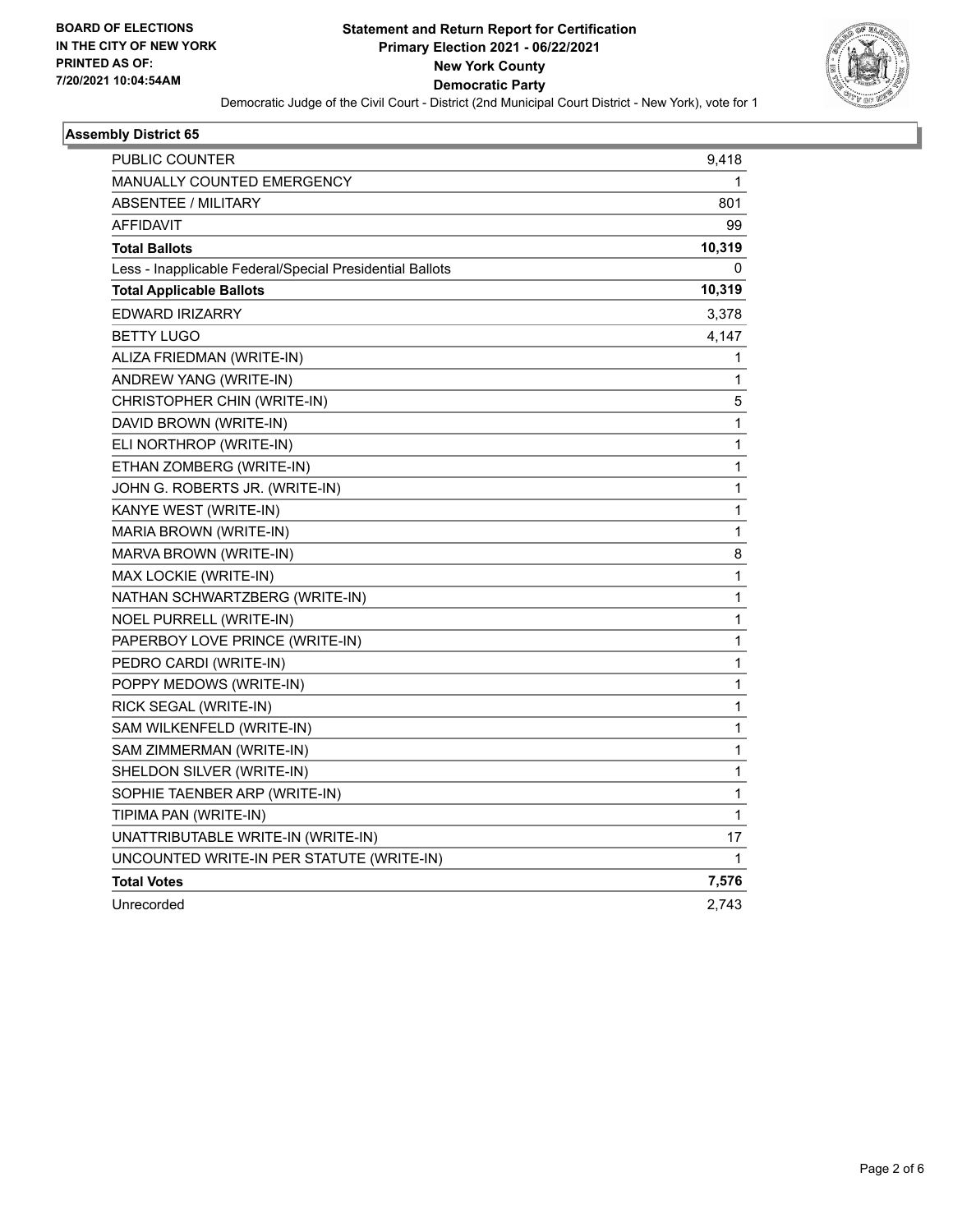

#### **Assembly District 66**

| <b>PUBLIC COUNTER</b>                                    | 6,587 |
|----------------------------------------------------------|-------|
| <b>MANUALLY COUNTED EMERGENCY</b>                        | 0     |
| ABSENTEE / MILITARY                                      | 911   |
| <b>AFFIDAVIT</b>                                         | 90    |
| <b>Total Ballots</b>                                     | 7,588 |
| Less - Inapplicable Federal/Special Presidential Ballots | 0     |
| <b>Total Applicable Ballots</b>                          | 7,588 |
| <b>EDWARD IRIZARRY</b>                                   | 2,218 |
| <b>BETTY LUGO</b>                                        | 3,170 |
| ANTHONY WEINER (WRITE-IN)                                | 1     |
| BERNIE SANDERS (WRITE-IN)                                | 1     |
| CHRISTOPHER CHIN (WRITE-IN)                              | 4     |
| DAVID ZORNOW (WRITE-IN)                                  | 1     |
| DIANE GREEN (WRITE-IN)                                   | 1     |
| ELIZA ORLINS (WRITE-IN)                                  | 1     |
| EZRA GLASER (WRITE-IN)                                   | 1     |
| HALLIE FRANICS (WRITE-IN)                                | 1     |
| HILLARY CLINTON (WRITE-IN)                               | 1     |
| JERROLD ZIMAN (WRITE-IN)                                 | 1     |
| JOSEPH WEINER (WRITE-IN)                                 | 1     |
| JUSTIN GREEN, ESQ. (WRITE-IN)                            | 1     |
| MARVA BROWN (WRITE-IN)                                   | 1     |
| MARY BOONE (WRITE-IN)                                    | 1     |
| MEGAN DEVORSEY (WRITE-IN)                                | 1     |
| ORLANDO MOLINA (WRITE-IN)                                | 1     |
| RICHARD TROSE (WRITE-IN)                                 | 1     |
| SABRINA DIPASQUALE (WRITE-IN)                            | 1     |
| TYLER MERTEN (WRITE-IN)                                  | 2     |
| UNATTRIBUTABLE WRITE-IN (WRITE-IN)                       | 10    |
| <b>Total Votes</b>                                       | 5,421 |
| Unrecorded                                               | 2,167 |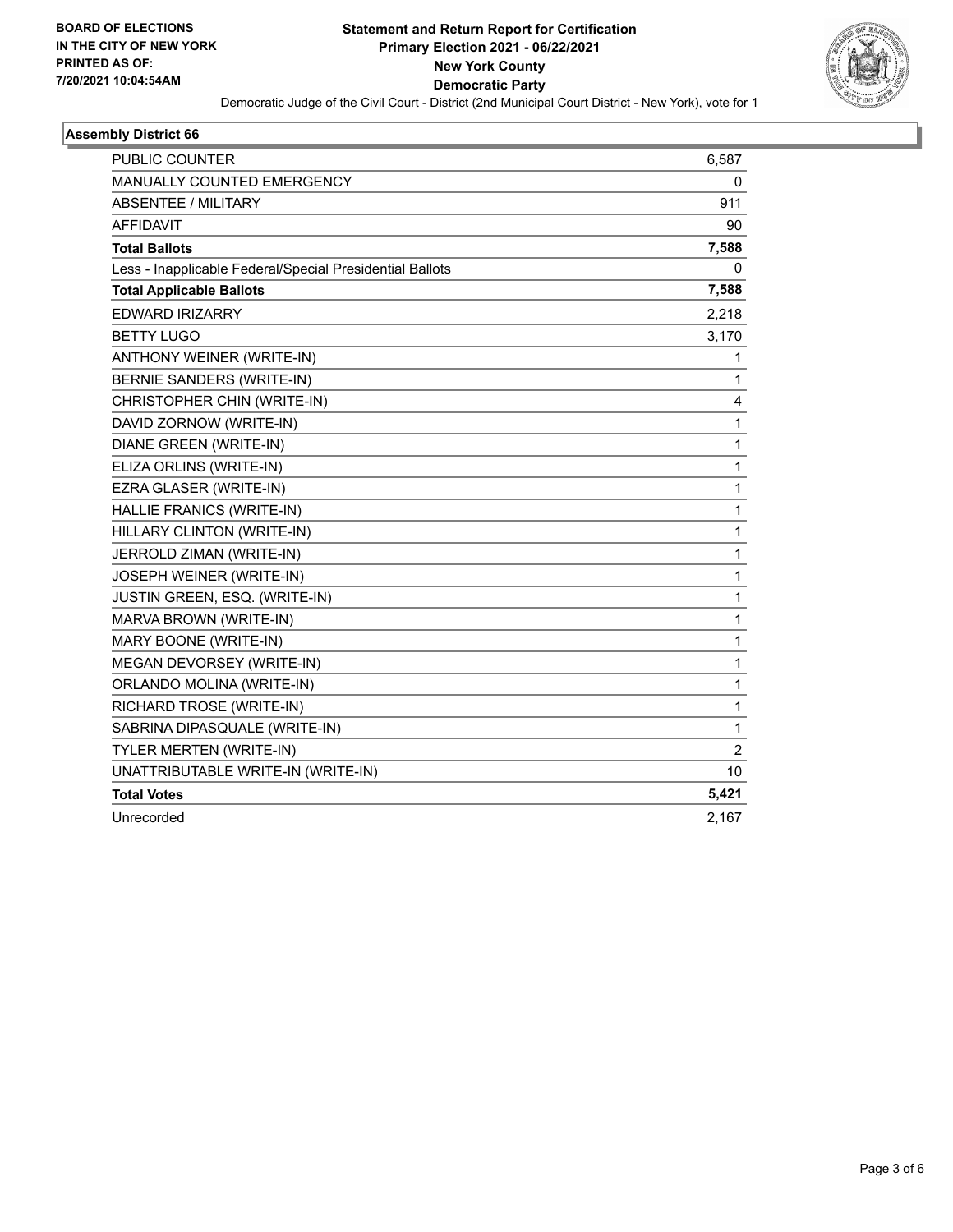

#### **Assembly District 74**

| <b>PUBLIC COUNTER</b>                                    | 6,487          |
|----------------------------------------------------------|----------------|
| <b>MANUALLY COUNTED EMERGENCY</b>                        | 0              |
| ABSENTEE / MILITARY                                      | 536            |
| <b>AFFIDAVIT</b>                                         | 76             |
| <b>Total Ballots</b>                                     | 7,099          |
| Less - Inapplicable Federal/Special Presidential Ballots | $\mathbf{0}$   |
| <b>Total Applicable Ballots</b>                          | 7,099          |
| <b>EDWARD IRIZARRY</b>                                   | 2,115          |
| <b>BETTY LUGO</b>                                        | 3,315          |
| ALANA SIVIN (WRITE-IN)                                   | 1              |
| ANGEL CRUZ (WRITE-IN)                                    | 1              |
| <b>BEN STEIN (WRITE-IN)</b>                              | 1              |
| CHRISTOPHER CHIN (WRITE-IN)                              | 4              |
| EUGENE FASTOOU (WRITE-IN)                                | 1              |
| <b>ISAAC BEERMAN (WRITE-IN)</b>                          | 3              |
| KENNETH SCHAEFFER (WRITE-IN)                             | 1              |
| MARVA BROWN (WRITE-IN)                                   | $\overline{2}$ |
| MATEO FISCHER (WRITE-IN)                                 | 1              |
| MICHAEL DANELS (WRITE-IN)                                | 1              |
| ROSAURA MENDEZ (WRITE-IN)                                | 1              |
| SCOTT PEREZ (WRITE-IN)                                   | 1              |
| SIOBHAN NEVILLE (WRITE-IN)                               | 1              |
| STEVE KAPLAN (WRITE-IN)                                  | 1              |
| STEVEN SALZ GEBER (WRITE-IN)                             | 1              |
| TARA MCMANUS (WRITE-IN)                                  | 1              |
| THURGOOD MARSHALL (WRITE-IN)                             | 1              |
| UNATTRIBUTABLE WRITE-IN (WRITE-IN)                       | 13             |
| <b>Total Votes</b>                                       | 5,466          |
| Unrecorded                                               | 1,633          |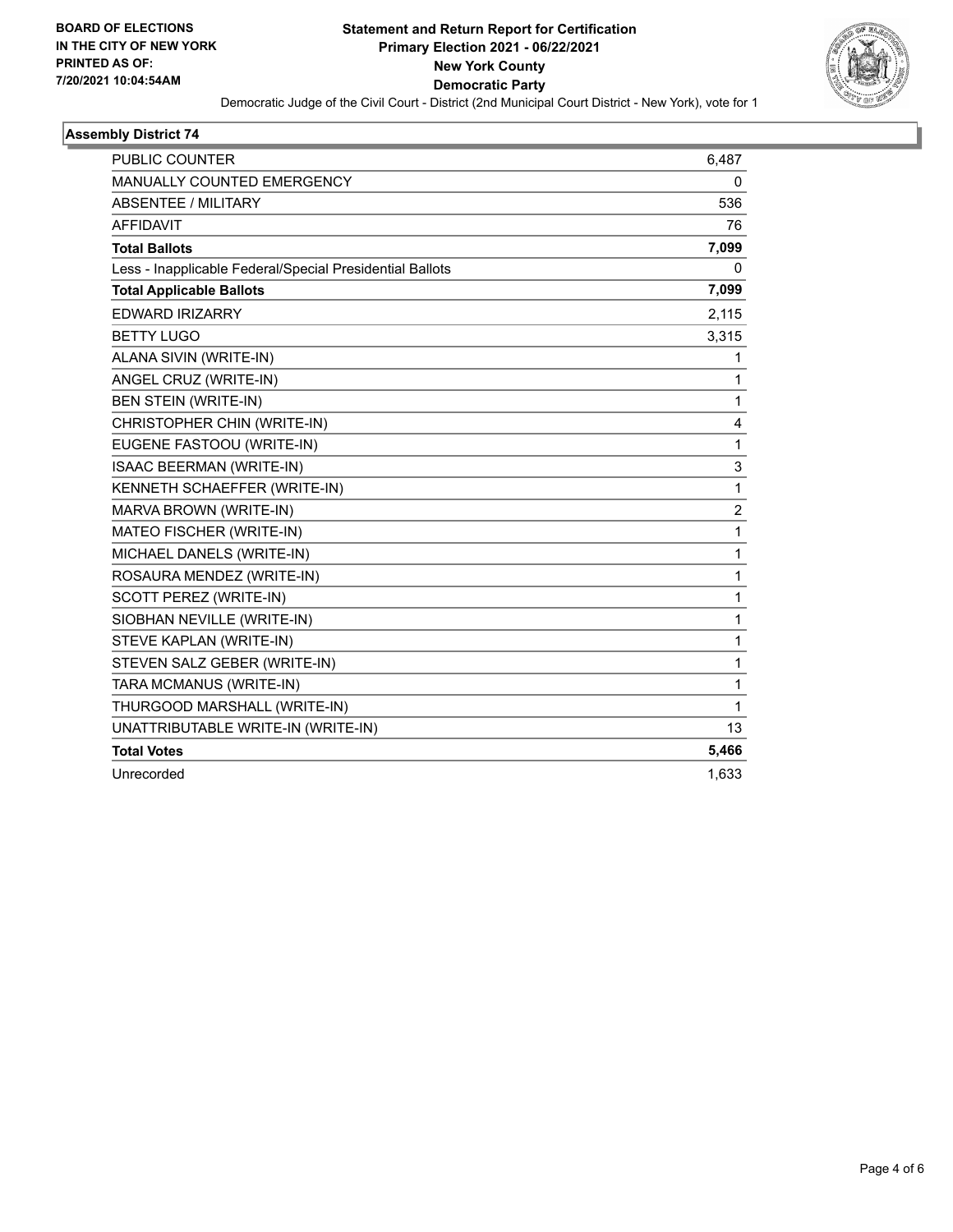

### **Total for Democratic Judge of the Civil Court - District (2nd Municipal Court District - New York) - New York County**

| PUBLIC COUNTER                                           | 22,492       |
|----------------------------------------------------------|--------------|
| MANUALLY COUNTED EMERGENCY                               | 1            |
| <b>ABSENTEE / MILITARY</b>                               | 2,248        |
| AFFIDAVIT                                                | 265          |
| <b>Total Ballots</b>                                     | 25,006       |
| Less - Inapplicable Federal/Special Presidential Ballots | 0            |
| <b>Total Applicable Ballots</b>                          | 25,006       |
| <b>EDWARD IRIZARRY</b>                                   | 7,711        |
| <b>BETTY LUGO</b>                                        | 10,632       |
| ALANA SIVIN (WRITE-IN)                                   | 1            |
| ALIZA FRIEDMAN (WRITE-IN)                                | 1            |
| ANDREW YANG (WRITE-IN)                                   | 1            |
| ANGEL CRUZ (WRITE-IN)                                    | $\mathbf{1}$ |
| ANTHONY WEINER (WRITE-IN)                                | 1            |
| <b>BEN STEIN (WRITE-IN)</b>                              | $\mathbf{1}$ |
| BERNIE SANDERS (WRITE-IN)                                | $\mathbf{1}$ |
| CHRISTOPHER CHIN (WRITE-IN)                              | 13           |
| DAVID BROWN (WRITE-IN)                                   | 1            |
| DAVID ZORNOW (WRITE-IN)                                  | $\mathbf{1}$ |
| DIANE GREEN (WRITE-IN)                                   | 1            |
| ELI NORTHROP (WRITE-IN)                                  | $\mathbf{1}$ |
| ELIZA ORLINS (WRITE-IN)                                  | $\mathbf{1}$ |
| ETHAN ZOMBERG (WRITE-IN)                                 | 1            |
| EUGENE FASTOOU (WRITE-IN)                                | $\mathbf{1}$ |
| EZRA GLASER (WRITE-IN)                                   | $\mathbf{1}$ |
| HALLIE FRANICS (WRITE-IN)                                | 1            |
| HILLARY CLINTON (WRITE-IN)                               | $\mathbf{1}$ |
| ISAAC BEERMAN (WRITE-IN)                                 | 3            |
| JERROLD ZIMAN (WRITE-IN)                                 | 1            |
| JOHN G. ROBERTS JR. (WRITE-IN)                           | $\mathbf{1}$ |
| JOSEPH WEINER (WRITE-IN)                                 | $\mathbf{1}$ |
| JUSTIN GREEN, ESQ. (WRITE-IN)                            | 1            |
| KANYE WEST (WRITE-IN)                                    | 1            |
| KENNETH SCHAEFFER (WRITE-IN)                             | 1            |
| MARIA BROWN (WRITE-IN)                                   | 1            |
| MARVA BROWN (WRITE-IN)                                   | 11           |
| MARY BOONE (WRITE-IN)                                    | 1            |
| MATEO FISCHER (WRITE-IN)                                 | 1            |
| MAX LOCKIE (WRITE-IN)                                    | 1            |
| MEGAN DEVORSEY (WRITE-IN)                                | 1            |
| MICHAEL DANELS (WRITE-IN)                                | 1            |
| NATHAN SCHWARTZBERG (WRITE-IN)                           | 1            |
| NOEL PURRELL (WRITE-IN)                                  | 1            |
| ORLANDO MOLINA (WRITE-IN)                                | 1            |
| PAPERBOY LOVE PRINCE (WRITE-IN)                          | 1            |
| PEDRO CARDI (WRITE-IN)                                   | 1            |